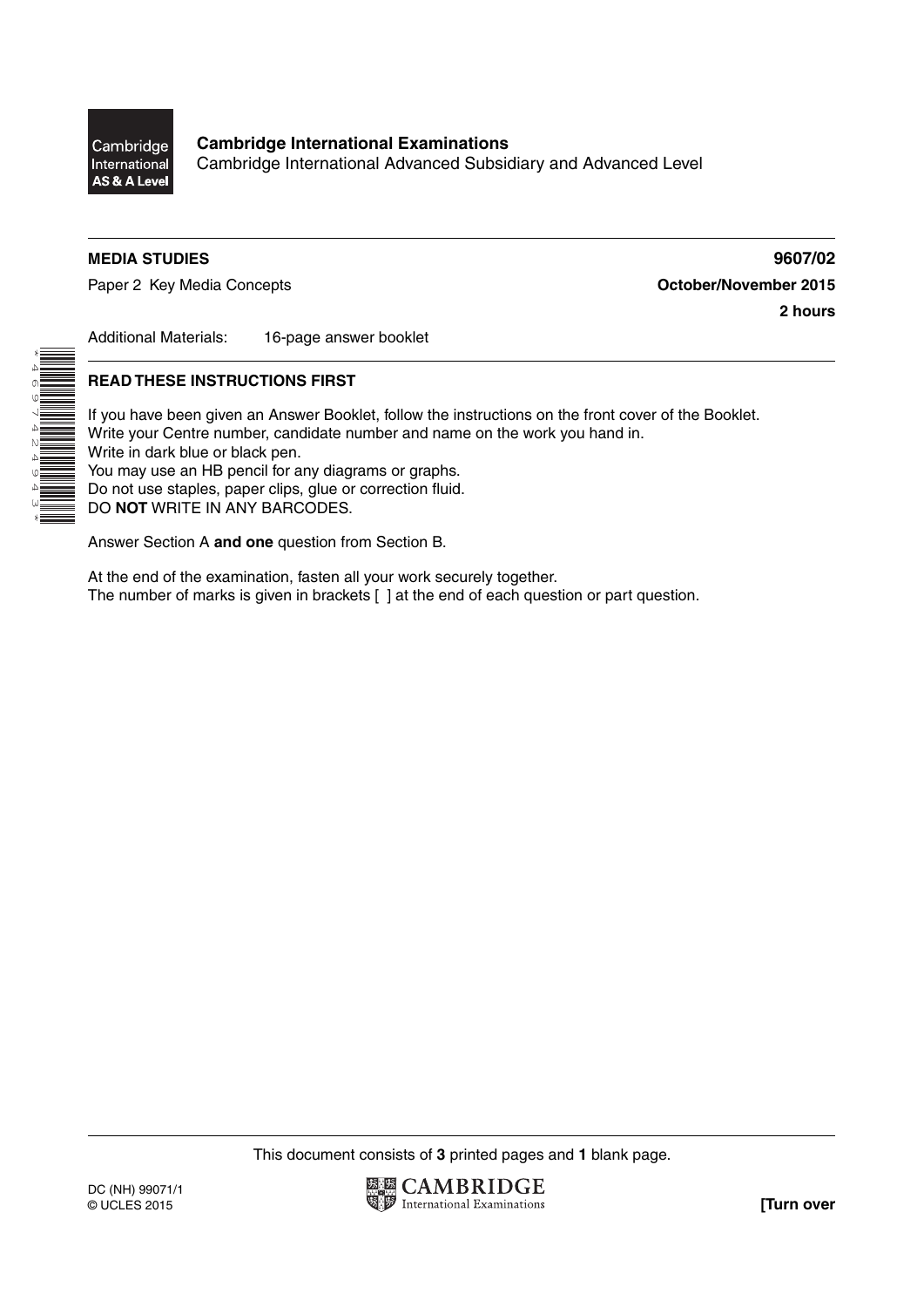The total duration of this paper is 2 hours.

The first 30 minutes will be spent watching and making notes on the moving image extract.

After the 30 minutes of screening and note-making time, you should use 45 minutes to answer Section A before moving on to spend the last 45 minutes on Section B.

#### **Section A: Textual analysis and representation**

You will be shown an extract from *Mad Men* a total of four times. During the first screening, you should not make notes; during the second, third and fourth screenings there will be an opportunity to make notes and there will be gaps in between for further note-taking. Your notes should be made in the answer booklet and ruled through after you have finished writing your answer.

Extract: *Mad Men* (season 1, episode 13, 2007 dir. Matthew Weiner)

- **1** Discuss the ways in which the extract constructs meaning through the following:
	- camera shots, angles, movement and composition
	- editing
	- sound
	- enise-en-scène. [50] animatique en-scène. [50] animatique en-scène. [50] animatique en-scène. [50] animatique en-scène en  $\sim$  [50] animatique en-scène en  $\sim$  [50] animatique en  $\sim$  [50] animatique en  $\sim$  [50] animatiqu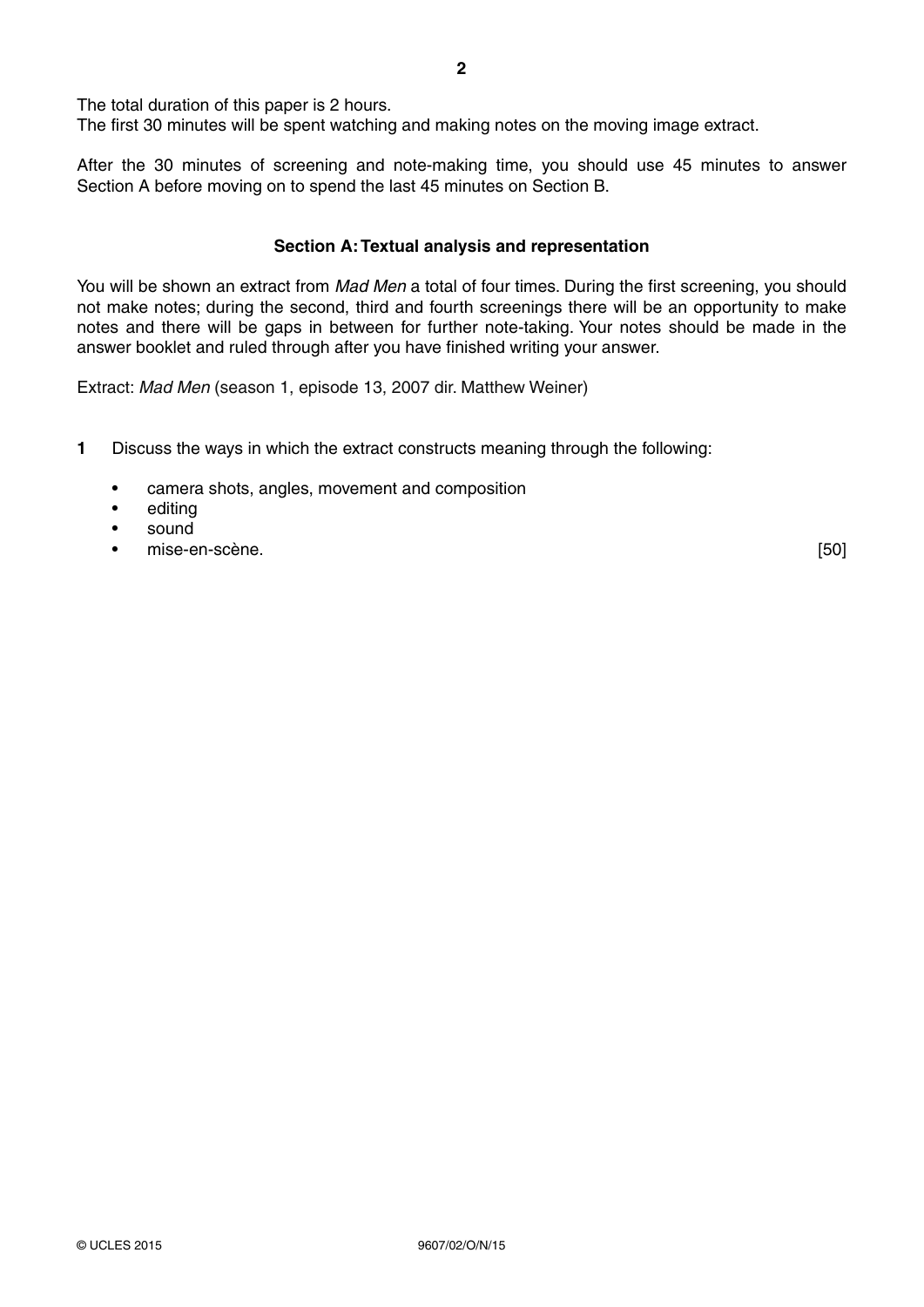# **Section B: Institutions and audiences**

Answer **one** question from this section.

Refer to specific examples from **one** media area chosen from:

- film
- music
- print
- radio
- video games.

**2** To what extent is technological convergence important to media institutions? [50]

## **OR**

**3** How far does your own experience of media consumption reflect wider patterns of audience behaviour? [50]